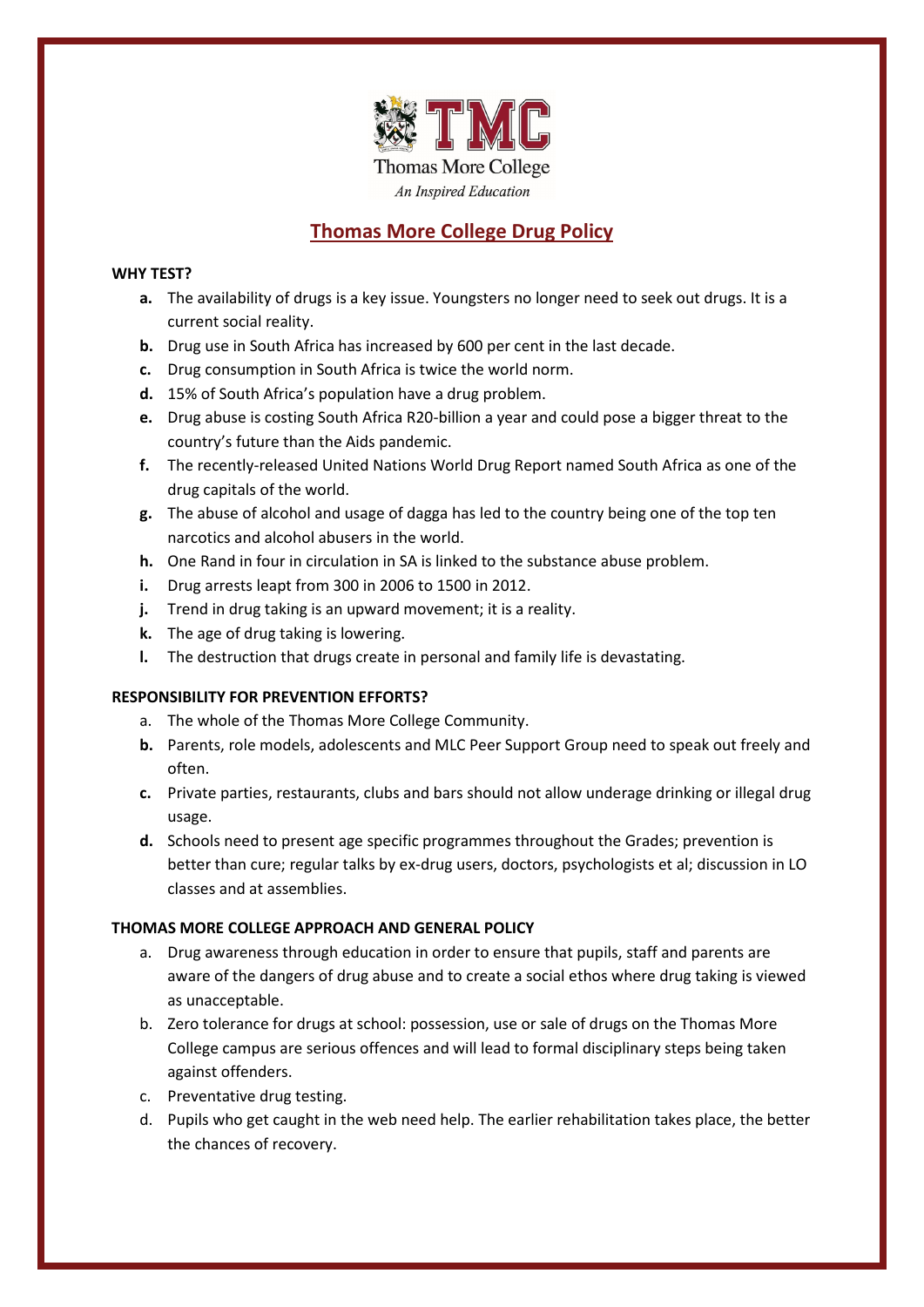#### **THOMAS MORE COLLEGE POLICY FOR DRUG TESTING AND SEARCHES**

- **a.** Support systems will be in place to assist with possible warning signs e.g. teacher and pupil training
- **b.** Drug testing and searches are aimed at prevention and rehabilitation, not necessarily punishment, but the latter can result (see Point b. under Approach and General Policy).
- **c.** The issue of rights, respect and privacy with regard to ALL Thomas More College pupils is a priority.
- **d.** Drug testing and searches may be random or specific/targetted.
- **e.** The counselling department, management and staff will prepare the pupils for the drug process by educating them on the purpose and aim of the drug testing. It is important that testing should not be seen or experienced by the pupils involved as demeaning or threatening in any way.

# **PROCEDURES FOR SPECIFIC DRUG TESTING AND SEARCHES**

- **a.** Specific/Targetted testing: where there is a reasonable suspicion, as a result of unusual behaviour, poor work ethic or other possible indications of drug abuse, and it is considered to be in a pupil's interests to be tested, he/she will be selected for testing. The parents will be informed wherever possible and specific/targetted testing will be arranged by Thomas More College.
- **b.** The cost of specific/targetted testing will be borne by the parents of the pupil concerned (if a test result comes back negative, the school will bear the cost). Thomas More College and the parents will be provided with the results of the testing as they become available.
- **c.** Specific drug searches and seizures: where there is a clear link between an illegal activity and a pupil, that pupil will be searched, and any drug found in his or her possession will be seized in terms of the Regulations Relating to Safety Measures at Independent Schools, published in the Government Gazette GN 975 of 20 August 2004.
- **d.** Disciplinary/Counselling action will be taken in the event of possession of drugs or a positive specific test.

#### **PROCEDURES FOR RANDOM DRUG TESTING**

- a. The Head or his/her delegate may at random administer drug tests, approved by the Minister of Education, to a randomly selected group of pupils on fair and reasonable suspicion of drug abuse.
- b. The tests will be administered:
	- i. by a person of the same gender as the pupils
	- ii. in a private area and not in the view of other pupils
	- iii. in the presence of an adult witness of the same gender as the pupils
- c. All procedures necessary will be implemented to avoid any possible contamination of samples taken from the pupils who present themselves for testing.
- d. Within 1 working day, if practicable, the Head or his/her delegate will inform the pupils' parents that a random drug test was administered on him/her.
- e. The Head or his/her delegate will inform the pupil and his/her parents of the result of the test immediately after it becomes available. Strict confidentiality will be observed.
- f. The cost of initial random testing will be for Thomas More College's account.
- g. If a pupil tests positive, disciplinary action will be taken. However, it is vital that both the pupil and his/her parents understand that the rationale behind the drug testing is very much to protect the interests of the pupil. Empathy and understanding will be shown and advice and support will be given, but Thomas More College reserves the right to implement the maximum sanction.